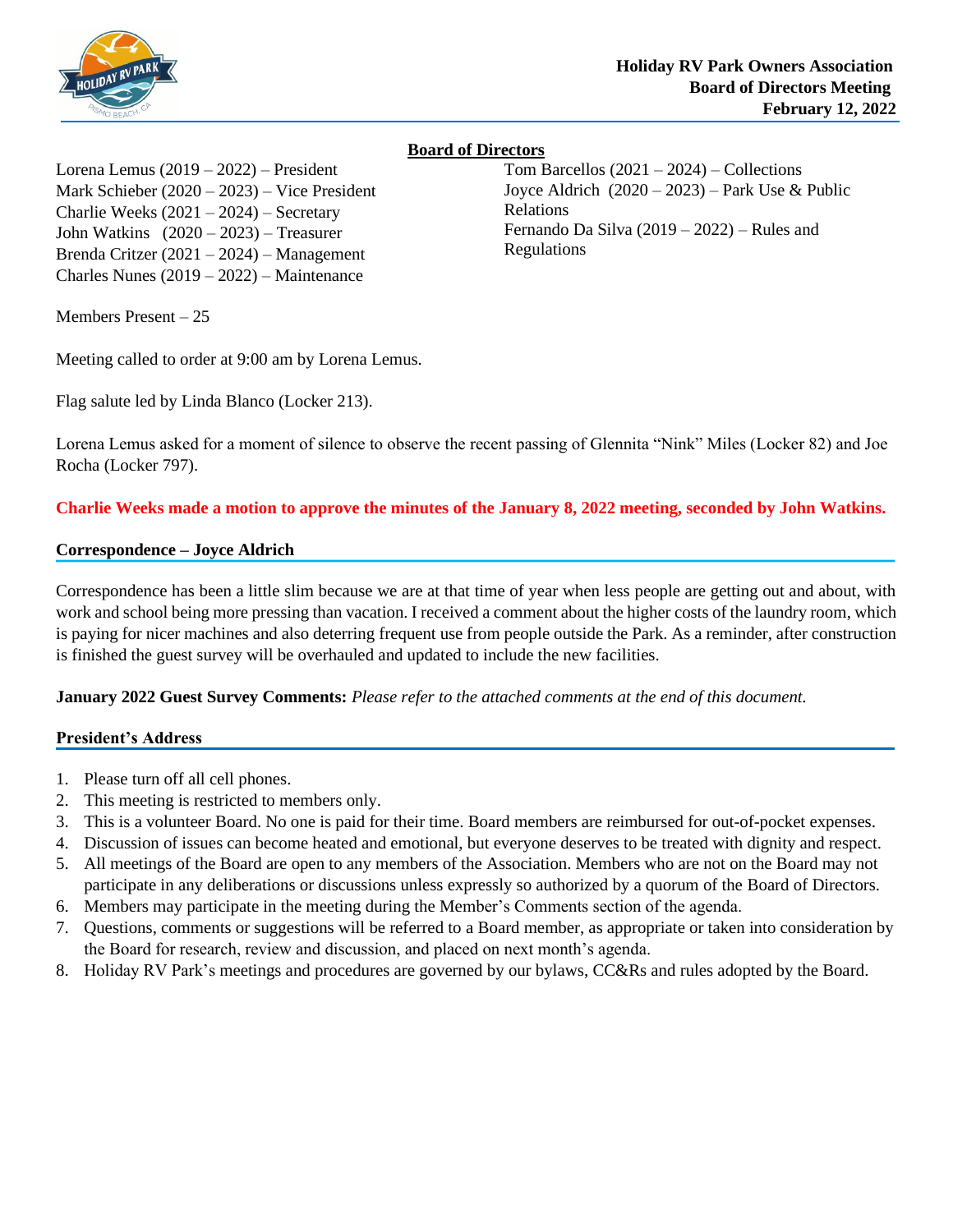| <b>Park Accounts</b>                                                                           | <b>Balance</b><br>(1/31/22)                | <b>Monthly</b><br><b>Comparison</b>    | <b>Jan 2022</b>                            | <b>Jan 2021</b>                            | <b>Difference</b>                       | % Change        |
|------------------------------------------------------------------------------------------------|--------------------------------------------|----------------------------------------|--------------------------------------------|--------------------------------------------|-----------------------------------------|-----------------|
| <b>Mechanics Bank-Operating</b><br>Mech. - Laundry<br>Mech. - Dues                             | \$78,977.73<br>\$17,500.62<br>\$84,193.75  | Income<br><b>Expense</b><br>Net Income | \$157.549.61<br>\$80,225.41<br>\$77.324.20 | \$145,144.86<br>\$75,297.65<br>\$69,329.72 | \$12,404.75<br>\$4,410.27<br>\$7.994.48 | 8%<br>6%<br>11% |
| <b>Mech.</b> - Emergency Reserves<br>Mech. - CIM Reserves<br><b>Morgan Stanley Dean Witter</b> | \$52,005.73<br>\$134,412.71<br>\$25,089.87 |                                        |                                            |                                            |                                         |                 |

#### **Financial Report – John Watkins**

I'm happy to report that our financials are in extremely good shape. There is right around \$400,000 spread across our accounts, and that is with construction almost completed. Revenues for January increased nicely over 2021, and our numbers were up year over year.

# **John Watkins made a motion to pay the bills and payroll, transfer \$40,000 from the dues account to the CIM reserve account, and pay the second installment of property taxes for \$42,684, seconded by Charles Nunes.**

### **Management – Brenda Critzer**

I was on vacation for about a month, so it feels great to be back in the Park! During my absence, I was contacted by a member with a concern that there was a trailer with dog waste behind it. She said that Julie was contacted, but she did not receive a notification. I can say that there is a process to which guest issues are delt with, and management will proceed in the manner which the Board instructs. So, if you come to me as a Board member with a concern like site cleanliness, I am going to first speak with Julie and find out what the situation is. While I appreciate the communication, it's best to make sure Julie is aware of any issues before speaking with me.

### **Collections – Tom Barcellos**

There are currently \$19,248 in outstanding assessment dues, of which \$1,617 is past due from delinquent members. The rest of that amount is from the first half of the 2022 dues, which are not considered late as of today. There is another shareholder that has a balance owed which is very late and warrants a foreclosure notice.

### **Park Use – Joyce Aldrich**

The Park's occupancy for January was amazingly high considering we are under construction, and COVID remains an ongoing problem. 80% of sites were rented last month, compared to 81% in January 2021.

### **Park Maintenance – Charles Nunes**

The beautiful weather this month has made it perfect for weeds to grow everywhere, so the maintenance staff has been busy with landscaping duties. The crew is also painting various curbs and roadway details around the Park. Luke had to climb up on the roof of the laundry room to clean lint that was building up on the tiles.

As you may have noticed, the pathway leading up to the laundromat was repaved, for reasons of ADA compliance. The facilities should be opening again shortly, thank you for your patience. Unfortunately, the front door was previously damaged some years back and doesn't open smoothly. We'll need to bid out for a replacement soon. Likewise, the other doors on the building do not open, but the Board will look at options for getting those usable again.

It has been questioned before why members are not allowed to work on Park construction projects like repaving roadways, as they had been allowed to in years prior. The Board feels that Park construction should be completed by professionals, folks that can stand by their work and repair it if there is a problem. Overall, it's less of a liability and definitely not a conflict of interest.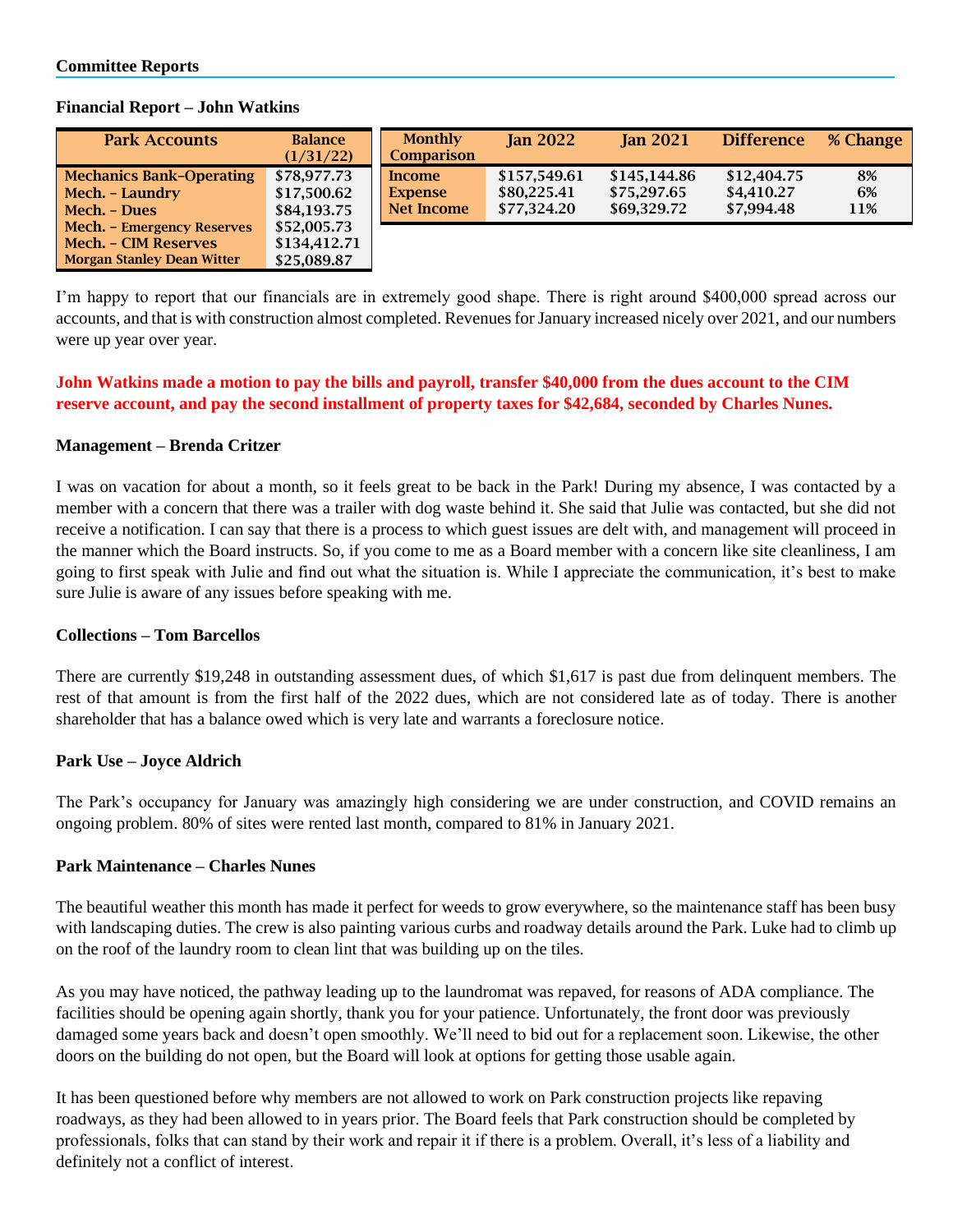## **Rules and Regulations – Fernando Da Silva**

Please be aware of your surroundings while driving through the Park and be mindful of the speed limit (5mph). As it gets busier in Pismo, we'll start to see more families with kids staying here.

## **Public Relations – Joyce Aldrich**

If you can, please share a kind word about the Park to any friends or neighbors that are looking for a nice place to stay in Pismo Beach.

# **Manager's Report – Julie Hill**

Assessment dues are due February 1<sup>st</sup>, if a member has not paid their dues by March 1<sup>st</sup>, all reservation privileges are suspended until those are paid in full. After April 1<sup>st</sup>, a late fee is added and a notice will be issued.

The office staff has revised the packet of information that we provide to new members with some additional documents and took the time to bind it together nicely in a booklet.

# **Reportable Actions – Charlie Weeks**

*None.*

#### **Old Business**

# **1. Construction Improvement Committee – Tom Barcellos & John Watkins**

Comment from Tom Barcellos – While we hoped to have construction completed back in September or October last year, we can see that plans changed. Of course, there is a global supply shortage affecting any industry importing products from overseas. Likewise, there is a shortage of truck drivers to move goods once the finally come off of shipping containers. These are real problems, and they affect us too.

Asphalt will be poured in around the clubhouse and restroom buildings next week to all the areas that were cut out. I think that will make a noticeable difference in the aesthetic and give the project that closer to reality look.

There is still work to be done on the spa, which is handled by a separate company. Robertson Builders is pressing them hard to get everything finished soon so the pool deck area can be cemented and usable.

I think there is a great chance that sometime next month, around the middle of March, that everything will be ready to be inspected and signed-off on. I would love to have a brief open house before the annual meeting next month. While we wouldn't be able to use it by a matter of days, I think everyone would appreciate the opportunity to see what it looks like.

Lastly, we'll get the restroom and shower trailers sold and transported off-site. At that point, construction will officially be completed and all sites should be available to rent.

Comment from John Watkins – I think it was a great idea of the Board to invest in purchasing the restroom and shower trailers before the project started. Now we are in an excellent position to sell those units to firefighters or a construction company. It's going to paid off in spades, and we did not waste our hard-earned money in rental fees.

### **2. Transformers – Julie Hill**

*Nothing to report.*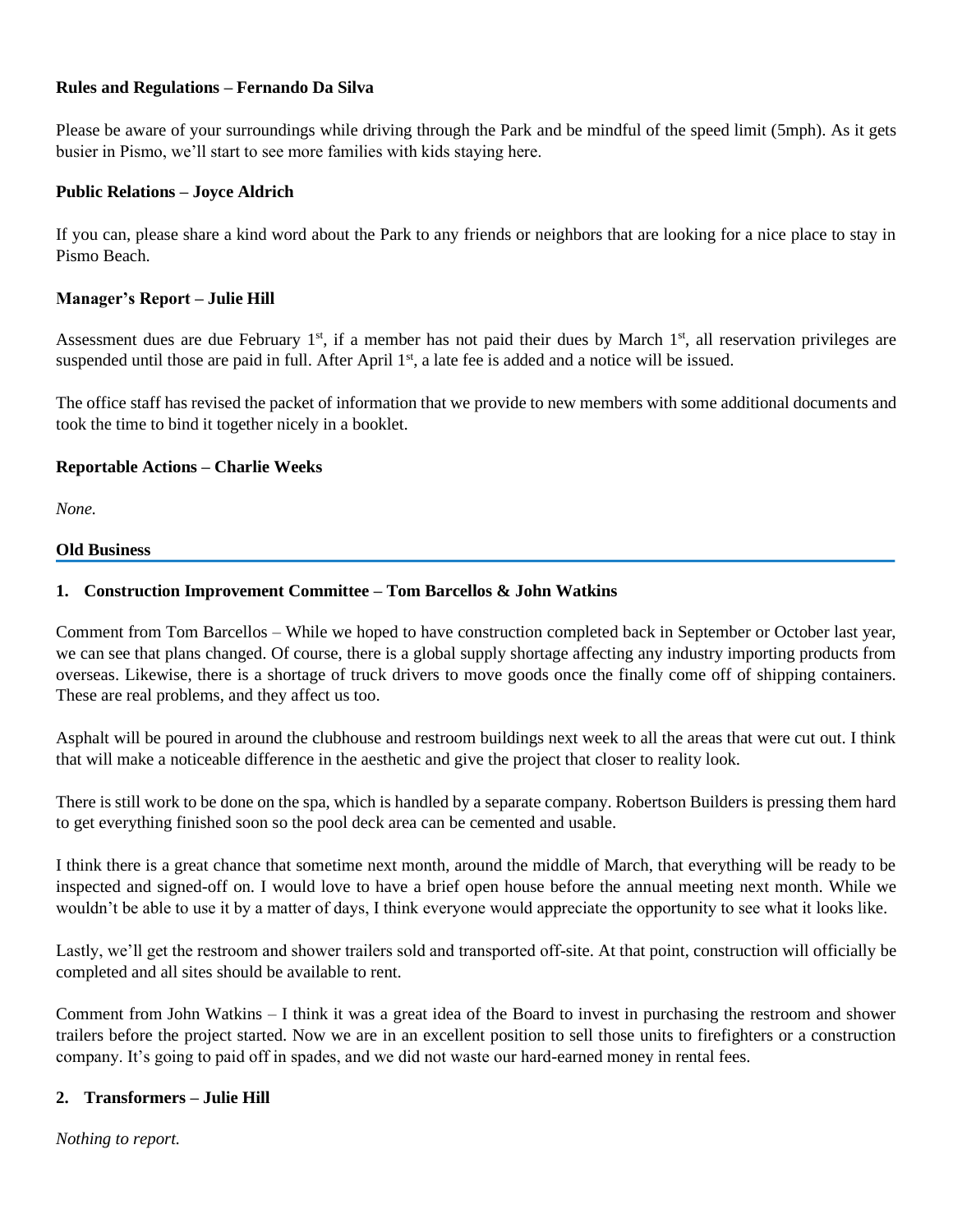# **3. Annual Meeting Planning – Joyce Aldrich**

Everyone received their annual mailing last month, which included the information for the annual meeting. It will be held once again at the Moose Lodge here in Pismo and transportation will be provided. Lunch will follow; tickets are \$15 and also include entry for a series of door prizes.

Comment from Kim McKenzie (Locker 107) – There is a rumor that the menu is pizza, which has *never* been done before in the last 11 years. What is menu?

Well, the menu is pizza, and that may be a good thing because it *hasn't* been served at a Park event in a long time. I think Brenda would like to chime in on this.

Comment from Brenda Critzer – Yes, we are having pizza, but it's not from Little Cesar's. We'll have great pizza from a nice Italian restaurant and there will be some excellent sides to go along with it. Keep in mind that there is no Beach Social Club or any organization of Park members that can help out with cooking, serving and cleaning. We are also still under construction and paying bills this year so the Board made a conscious decision to keep catering costs lower than normal.

# **4. Site Map / Guest Guide – Julie Hill**

We are working with an advertising company called AGS on some new welcome guides to provide for guests when then check-in. So far, the business of selling ad space is complete, a mock-up is finished and we'll have a printed draft will be ready soon. In fact, we sold more ads than needed so there is a credit that we can use to buy new promotional materials like rugs with our current Park logo. We will gladly refer these advertising partners in the office and on our social media pages from time to time, since they were kind enough to help pay for these booklets!

#### **New Business**

# **1. Lift Station Control Panel – Charles Nunes**

The lift station at the restroom area was serviced this week, and it was noted that the control panel on the lift has weathered to a point where corrosion has set it. It was recommended that we consider replacing it sometime this year. The Board will return with a price on replacement at a later date.

## **2. Flood Insurance – Julie Hill**

Brenda and I had a meeting with our insurance agent a few months ago, who brought up the need for Holiday to have separate flood and earthquake policies. Our current coverage does not include these items since they are so specialized to our area. I finally got a quote on the flood insurance portion, and I have provided it for the Board to review and research. We'll revisit the topic in April, after the annual meeting.

### **3. Board Candidate Introductions – Charlie Weeks**

With the election approaching next month, I would like to remind everyone, as the Chairman of Elections, to please submit your ballots by March 11th. We need 438 total ballots, so let's make it happen! Joyce will assist me with inspecting and tabulating the ballots before the annual meeting, along with Julie, the office staff and other volunteers. It's a lot of work but we'll make sure to get the results to everyone at the annual meeting. I see there are a few folks in attendance that are running for the Board; please step on up and introduce yourselves!

*Talley Snow (Locker 703), George Lemus (Locker 809), Jerrold Bodine (Locker 290) and Charles Nunes (Locker 257) introduced themselves to the audience and gave brief remarks.*

### **Member's Comments**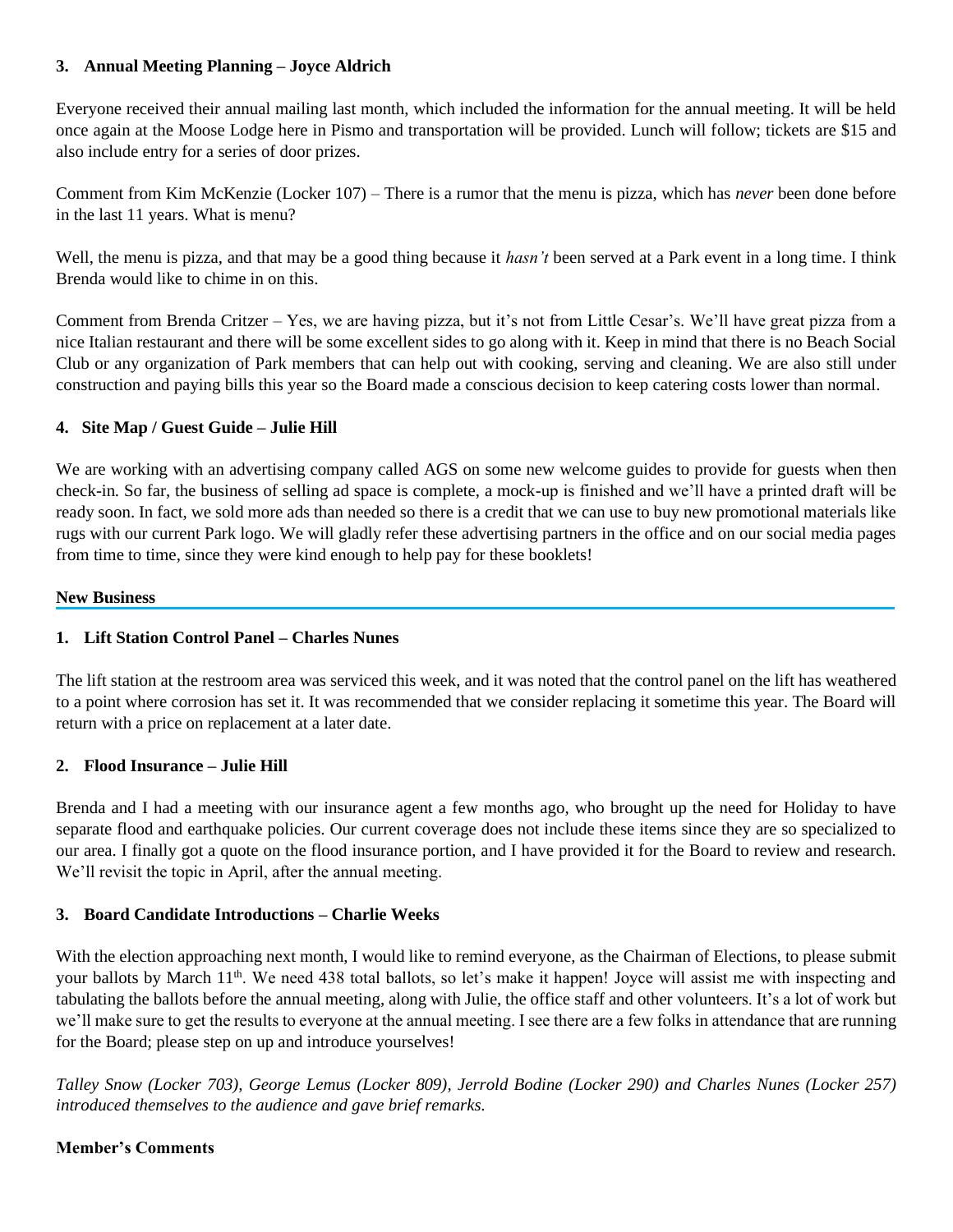Talley Snow (Locker 703) – I wanted to address a few things that I have asked about for the last 5 to 7 months at Board meetings, that have not been answered. The current bylaws were last amended in March 2018, including term limits. Why were the complete bylaws edited? If you take the older copies of the bylaws and compare them to the current ones online, there were things changed. Was that approved? Is it fair to say that the only approved change, by the owners, in March 2018 was adding term limits for the Board?

*Response from Lorena Lemus – We will have to research that and get an answer to you later.*

Unfortunately, I brought this up in June last year and I was told that "the bylaws cannot be changed. Duly noted, we'll research this matter." Nothing has been done.

*Response from Lorena Lemus – The Board has other priorities –*

– *We* are priority. We are all owners of this Park. We have CC&Rs and bylaws to follow. We do, and you do as a Board. You cannot change them without the approval of the owners, you can't!

It was also stated in the June 2021 meeting that use of Zoom for broadcasting meetings would resume in the Fall, and that hasn't happened.

*Response from Lorena Lemus – They are going to resume after construction, as previously stated. Do you go back and read through all the minutes?*

If you pull up the minutes from the June 2021 meeting, Julie stated that Zoom meetings would resume in the Fall.

*Response from Lorena Lemus – We're not going to sit here and go through minutes from all the previous meetings. If you want to go through all of them, we are not going to respond –*

– No, I am owed a response to the question I've asked!

*Response from Lorena Lemus – You're not entitled to anything.*

I'm not entitled to anything*.* My next question is; in the July 2021 meeting –

*Comment from Lorena Lemus – Talley, you coming up on your 2 minute mark –*

There is no 2 minute mark in the CC&Rs nor the bylaws, so I am going to take Kim's 2 minutes, I'll take Don's 2 minutes, I'll take her 2 minutes; Come on. *I am the only one that will speak for these people! Everyone is upset! No, it's not the end of the show!* 

Okay, if we don't want to go over old news, let's go over new news. What I would like to know is people, who are not married couples, have multiple shares. No names need to be mentioned; it doesn't matter. My question is, what do those people sign? After 9 months of someone living in an RV spot, without signing a lease agreement, a rental agreement, a storage agreement, they become residents of this Park, with extra protection from the State of California.

*Response from Charles Nunes – No one should be a resident of this Park. They should have their own address.* 

Please look it up, after 9 months you become a resident, not a tenant. It gives you additional protection. Also, this person I'm speaking of happens to be on the Board. *Surprise!* The storage shed on said person's Lot is not even fully within their space, it encroaches upon the site next door. This person also has cameras pointing down the street, so *everyone can be videoed.* This was also stated that it would not happen anymore; that if you had cameras on your RV they would only be allowed to point at your spot. This is not happening, and I know that I am not the only person to complain about it.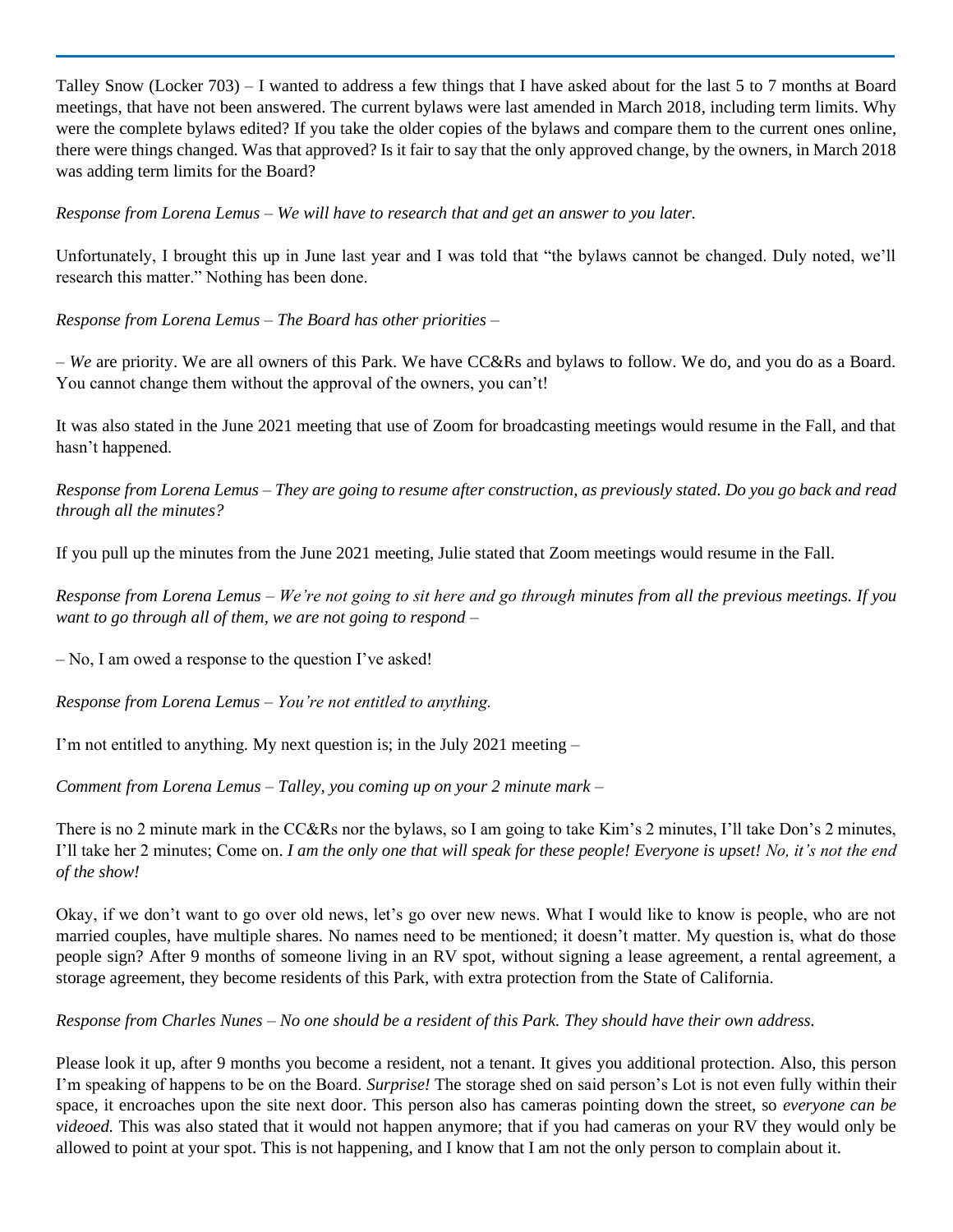# *Response from Tom Barcellos – Talley, if you want transparency, as you've stated, please name the individual. Because –*

– Mark Schieber! Mark Schieber and his girlfriend have multiple shares. Between 7 to 9 shares, I would have to go back and count to be 100% accurate. Because they are not married, we are finding a loophole to allow this. Any person that is married could not do this, so they are *living here for free!* They only pay for annual assessments. That doesn't cover the utilities, not to mention that he's breaking the Park's own rules! He doesn't lift his sewer hose off the ground, I've mentioned the shed, there is a guest survey comment from a person that stayed next to Mark and felt like he was "spying on their every move; really made my wife uncomfortable." Clearly, people are feeling violated by his cameras, and we continue to allow this?

I would like to know how long can a monthly tenant use their health as an excuse not to come to the Park? Is there a limit on that?

*Response from Lorena Lemus – We'll have to research the question and –*

– You guys don't ever answer that! That's half the problem! My question is, is there a limit on the amount of times that someone is able to be sick and not show up?!

*Response from Fernando Da Silva – A couple things…and I understand everything that you just said, okay? All of us that have 42 days per share are allowed to use them. If Mark's not married, and he does not own more than 5 shares, then he gets to enjoy using 42 days per share like everyone else. I happen to have 3 shares myself, but never had the opportunity to use them all consecutively. Some of the items you mentioned have been addressed to Mark, including the shed and the cameras. If a monthly tenant cannot make their required 7 day stay per quarter at the Park, they must submit a request to the Board explaining the reasons why. As an example, last month the Board approved an exemption for 3 monthly tenants for failing to stay 7 days in the Park during the last quarter of 2021. If you happen to be a monthly and are ill on a longterm basis, can you ask the Board for an exemption? Yes. Is there a limit on the number of times that can be request? As far as I know, no. But there is a process that we follow, and it involves communicating with the Board.* 

Thank you for answering. I think it's a practical question to ask if someone is sick on a long-term basis. For example, I think 2 years absence from the Park is excessive.

*Response from Fernando Da Silva – I think the monthly occupancy requirements would be a great topic of discussion for a new Board to consider. It's been a few years since the Park has been practicing this, maybe it's time to revisit the subject.*

Thanks again, I do appreciate it.

*Response from Tom Barcellos – While our decision was noted in the reportable actions of the previous months minutes because it was a topic discussed during executive session, it is worth mentioning to everyone here that the Board had to consider the fact that COVID remains an ongoing problem, and we try to be reasonable when considering each request on its own merits. Again, to be open, it was discussed about possibly limiting the amount of exemption requests to 1 per 6 quarters. That is not set in stone, and our final decision really depends on whether we continue to receive several exemption requests every quarter. We just don't know; things are taken on a case-by-case basis with as much compassion as possible.*

I understand completely, and I do appreciate that as well.

I noticed in the annual mailing I received that a foreclosure income was listed in the financials of \$16,920.

*Response from Tom Barcellos – That was received after auction of the share. Some of that is paid back out to the previous owner, but we recover our out-of-pocket expenses first. Things like legal fees and towing fees are legitimate costs that we incur.*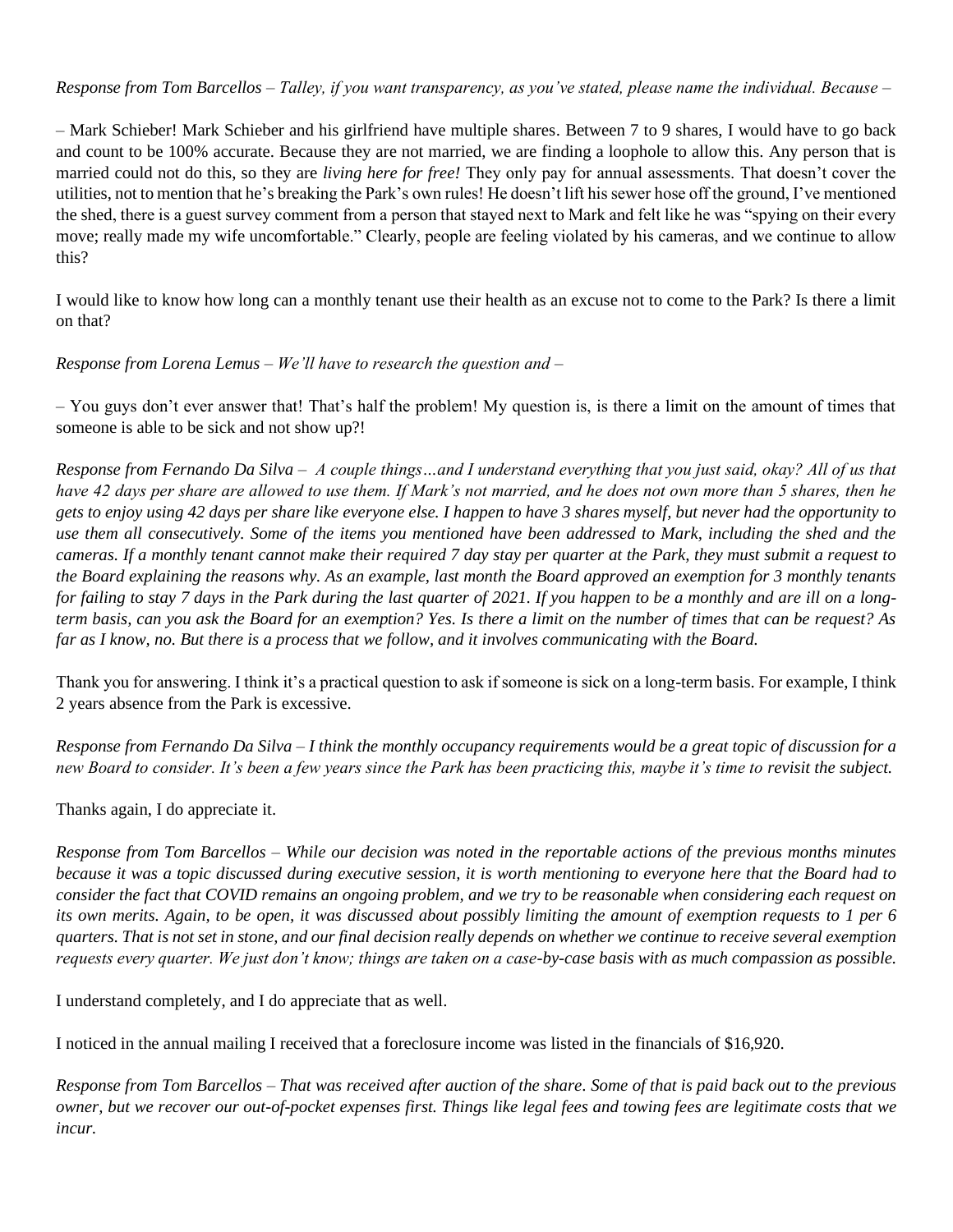I just checking. I'm aware of foreclosures and how they work, and I wanted to make sure that Holiday was not thinking that money was ours to keep.

Going back to those financial reports in the annual mailing, I noticed a holiday dinner expense of \$4,359. After hearing a Board member this morning talk about how expensive our annual meeting is, I just thought it would be fair to point out that we, as owners and members, *paid for a \$4,400 dinner*. I don't know about you, but I feel that is extremely excessive. I do think that the employees work very hard, as does the Board, but that is excessive. The employees also got Thanksgiving and Christmas bonuses on top of the \$4,400 dinner. To be quite frank, I think that was irresponsible and not doing what was for the best interest for the Park as a whole, financially speaking.

Again, referring to the financials, why is the mobile home rent listed as an income of \$6,600 for the year? That is way below market value for this area. I do understand that the manager's compensation is factored in that amount, that makes sense. But \$6,600 for a year?

*Response from Tom Barcellos – You just answered your own question. Because in years back, the manger lived there for nothing.*

Thank you for clarifying. I also noticed that prior to Julie living here, the mobile home was rented for \$20,000 per year.

*Response from Tom Barcellos – Yes, during the interim years between managers living in the mobile home it was rented to outside parties that had no interest in the business here, at a market rate. After generating income for those years, the Board decided that future management's compensation would take rental rates into consideration.*

Thank you for answering that; I'm sure that other people noticed it too.

I find it kind of funny, listening to the Board members talking about how great everything looks, or about how there are weeds growing and dog poop not being cleaned up. If you actually look at the bylaws, the reality is that this Park is in rough shape. There are structures that should not be up on a permanent basis, we have little fences for dogs up around the facility that we are not supposed to have. Of course we have weeds; that's not supposed to happen. Again, back to Mark Schieber, he has 2 storage units and a storage bench. That's not acceptable; it's 52 cu/ft per storage unit and a maximum of 2 units. A bench is a storage unit if it opens and can store something.

I will leave you with this. I would like to know, when the ballots are brought it, why are they being kept on top of the ballot box? That is not how a ballot box works; ballots should go inside the box.

*Response from Julie Hill – I may have explained this last month, but I'll go over it again. As ballots come in, we receive stacks of them when the mail is delivered, usually between 4:00 – 5:00 pm. That is our end of day, and there are many other things that the office staff must do to prepare for closing the business, and readying things for the next morning. Checking a stack of ballots to make sure the Locker numbers are correct is not a priority; it can wait until the following day. Helping our guests while they check-in and closing out the day are my staff's top priority. Ballots are placed on top of the ballot box after the daily mail is separated; they are not going anywhere, and it can wait until the next morning after our regular business is taken care of. As a reminder, we check the outer envelope only to verify the correct Locker number is assigned to a member's ballot and check that off as being received on a simple checklist with only Locker numbers and dates received. I can see at least 5 people here today that did not write their correct Locker number on their ballot, so this step is necessary to make sure everyone's vote it counted. One of duties as Secretary of Elections is to verify that ballots are labeled correctly.*

I wanted to ask about the annual audit reports. Are they completed, and have the 2020 taxes been filed?

*Response from John Watkins – The taxes have been filed.*

When were they filed? Because 90 days after that a copy is supposed to be mailed to us.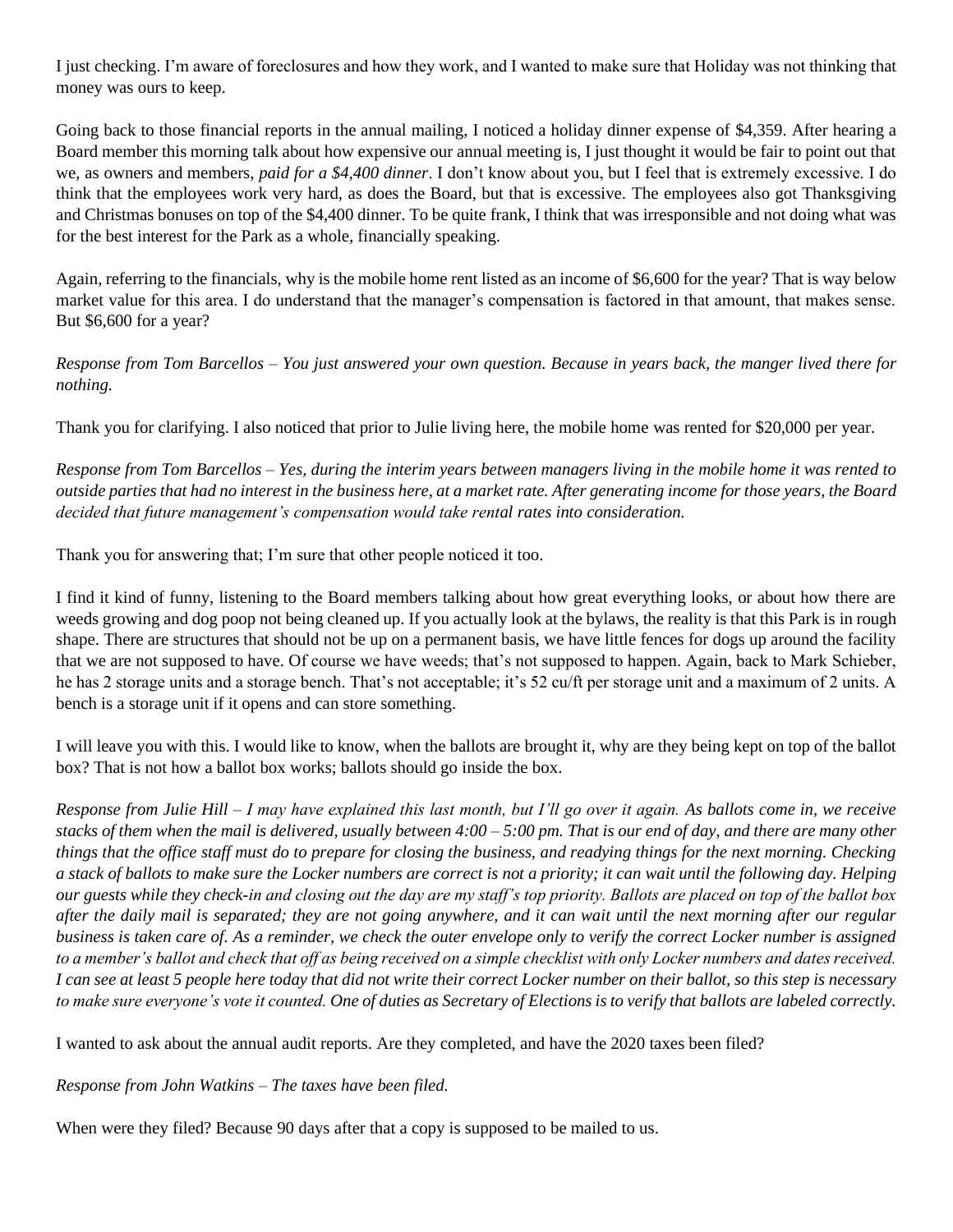# *Response from John Watkins – Last month. A copy should be available in the office for inspection.*

Per the bylaws and CC&Rs, they are supposed to be mailed out. So, we have 90 days for that to happen. I now understand that it is available in the front office, thank you.

*Response from Lorena Lemus – Are you almost done? Because –*

– Yes, I have two more items. The fidelity bond that we don't have. It states, per the bylaws and CC&Rs, that employees and Board members need to be bonded. I understand that it has been stated previously that, per our insurance agent, it is not needed because the Park's insurance coverage is so great, but if that's the case the bylaws and CC&Rs should be amended to reflect that. Having better coverage is just an opinion.

Back to handling cash, I read that the Treasurer is the only person that is supposed to be making bank deposits. Does that happen? Who handles the Venmo deposits?

*Response from John Watkins – I am aware of the money being deposited by Park management every week, as is the rest of the Board. I live in Bakersfield, so I'm not making the deposits. We don't want to have member's money laying around –*

– We *do* have member's money laying around.

*Response from John Watkins – Let me finish! I live in Bakersfield. The Park manager is designated to make deposits. I review them; the Board receives those reports as well.*

Are you aware of the what the bylaws and CC&Rs state?

*Response from John Watkins – I am, but we cannot do that, unless you want things to operate how they did before. I've learned that previous management had \$35,000 laying around the floors of that office because it wasn't being deposited. I was not Treasurer at that time.*

John, I'm not questioning your integrity, so please don't take these comments to heart. I am just simply pointing out that we're not following the bylaws and CC&Rs.

*Response from John Watkins – Perhaps those are archaic. Maybe we need a total remake, but you know what? We'll never get 66% of people to vote on it! We have to live with the best business practices we can do, to maintain the integrity of the Park and protect the members' interest. That is what this Board is doing, and I hope future Boards continue to do so.*

But, we are obligated as a corporation to follow our CC&Rs and bylaws. It's the "law" of the Park. That *is* something that needs to be addressed. I live in Arizona, so I couldn't make every deposit. The person that's the Treasurer should be local, or the CC&Rs and bylaws should be amended.

*Response from Fernando Da Silva – I follow what you're saying, but every law written is open to interpretation. The duty of Board members is to supervise their billet. I understand your point, but for every rule in the bylaws and CC&Rs to be "followed to a T," it would mean that Board members would have to live here or visit the Park every other day. By direction of the President of the Board, we can instruct the Park manager to assist us in fulfilling our billet. If we have a safe, lockboxes, deposit bags and we're going to the bank, then the Board is doing the best we can do, within interpretation, to make sure the business runs. In your profession, no one does exactly what the law says. The goal is to hit that 100%, but keep in mind that a cop does not always give you a ticket when he pulls you over. Discretion is often used, right? This Board uses discretion to work within the directives we have. I've been on the Board for 8 years, served twice as Treasurer, but I have never driven from Visalia to Pismo just to make a deposit, sorry to say. But if the system in place was as secured as it could be, it runs a business and pays our bills. Could we do better? Of course we could, and I'm gratified that 7 people were willing to nominate themselves this year to give it a shot and see if they can do better than I could. To your comment about the holiday dinner, I totally respect your opinion, but I think that a business with a 1.2 million dollar annual revenue*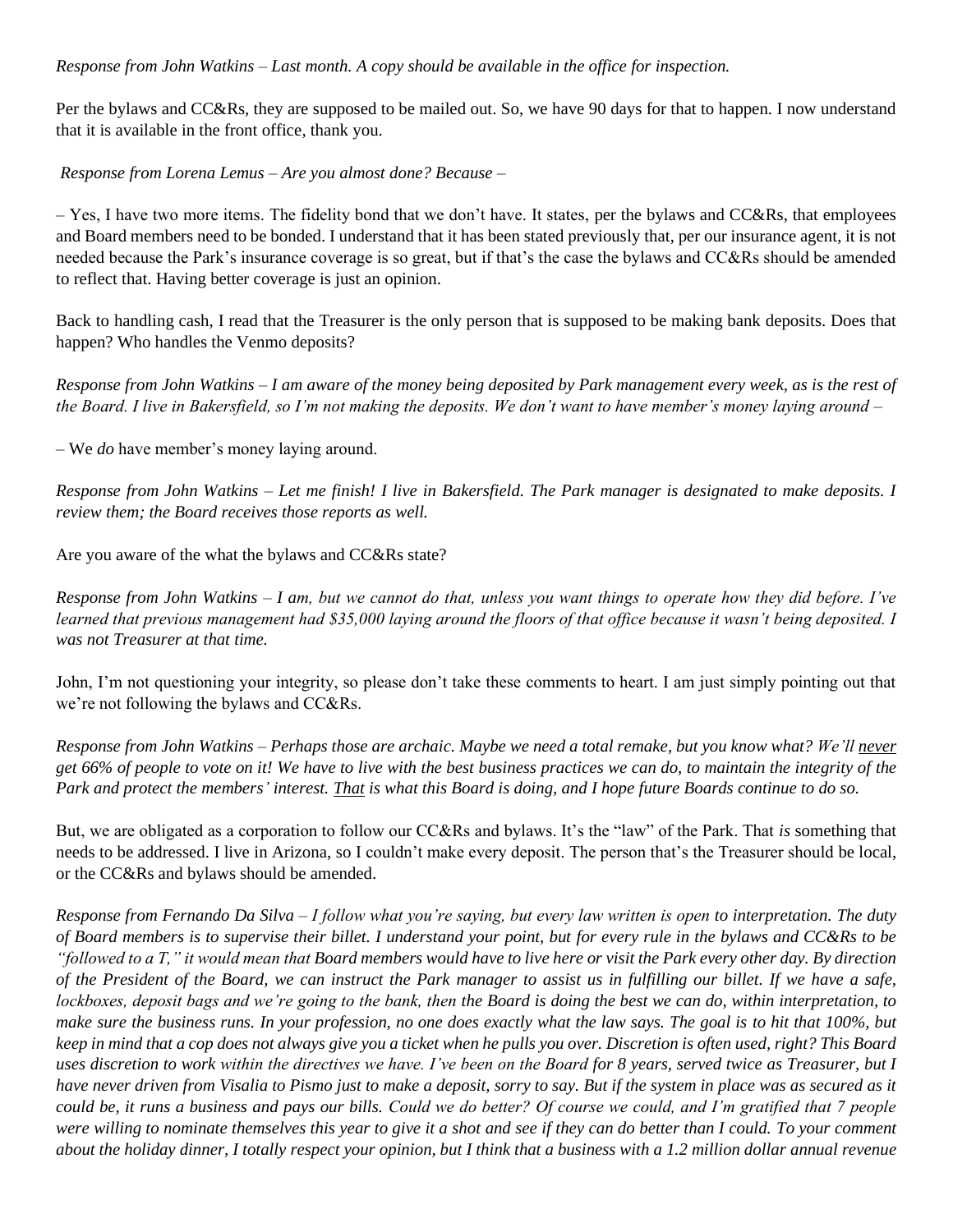*can affordably spend \$4,400 to take care of their employees and Board; it's not a bad deal. Again, open to interpretation.*  In my opinion, it's incredible that we are sustaining a million dollar business in the wake of COVID, shutdowns, *construction, etc. I would love for you to get a chance to serve on the Board and attempt to change the bylaws and CC&Rs, or revise the occupancy rules for monthly tenants. I think that you would do a great job at it, God-willing you are elected.*

Well, thank you. Back to my point, while I understand that rules are left to interpretation, it does go into more detail on how that should be interpretated, and I don't believe that the Board has the power to change that without a vote. But that's neither here nor there.

Final question. Is there a prepayment penalty on the construction loan?

*Response from Tom Barcellos – No, we've already met any prepayment requirements. If you can get a better deal, then go get it, honey.*

In that case, given conversations I've had with other owners, I would like to ask a question to the audience. If you have the kind of money that the Park needed to borrow, why were you not asked to loan it?

*Response from Tom Barcellos – I don't think you were present at the time, but I've put the offer to invest on the table at meetings before and not a single person came forward. Several other Board members reached out to members they know and it was met with the same response.*

I just find it odd that the loan interest rate was always quoted at  $3 - 5%$  until everything fell through with the title company and a private lender was utilized instead. We're paying way more than that in interest.

*Response from Tom Barcellos – Yes, that was the approved interest rate by the bank. However, it fell through because a title company needed to verify ownership of all 875 deeds for a fee of \$250 per share, a prohibitively expensive process that would have been halted completely by a single deed with a deceased owner. It could not happen, so the Board went with the sole option left. I will add, again, that we have met any prepayment interest requirement.* 

*Response from John Watkins – There was a time when several Board members were willing to pool their resources and loan the money themselves because the situation was getting dire. However, it was decided that the uncertainty of finding a private lender outside of the Association was more acceptable than the negative perception that the Board would have received from other members for loaning the money themselves. We were very lucky to get what we got.*

Absolutely. Hard money is not easy to come by. I think the 11% percent interest rate is what we're having issues about.

Teena Griffith (Locker 15) – I have a question for Julie. I asked you the pool construction, where we had the gate and the stairway in the way. Can you tell the Board what you told me?

*Response from Julie Hill – Yes. Because I was in a hurry to meet with the contractors, I said "I don't know. We'll probably just leave the fence up and never take it down."*

Well, everyone says, "ask Julie, ask Julie," and that's the kind of answer you get. Going back to the dog poop that was reported earlier, I can state that several large piles of waste were behind a cancer patient's trailer. I tired twice to report it and received no response, so I had to stop Luke and ask him to finally clean it up. Otherwise, I would have reported it to the health department because that is ridiculous.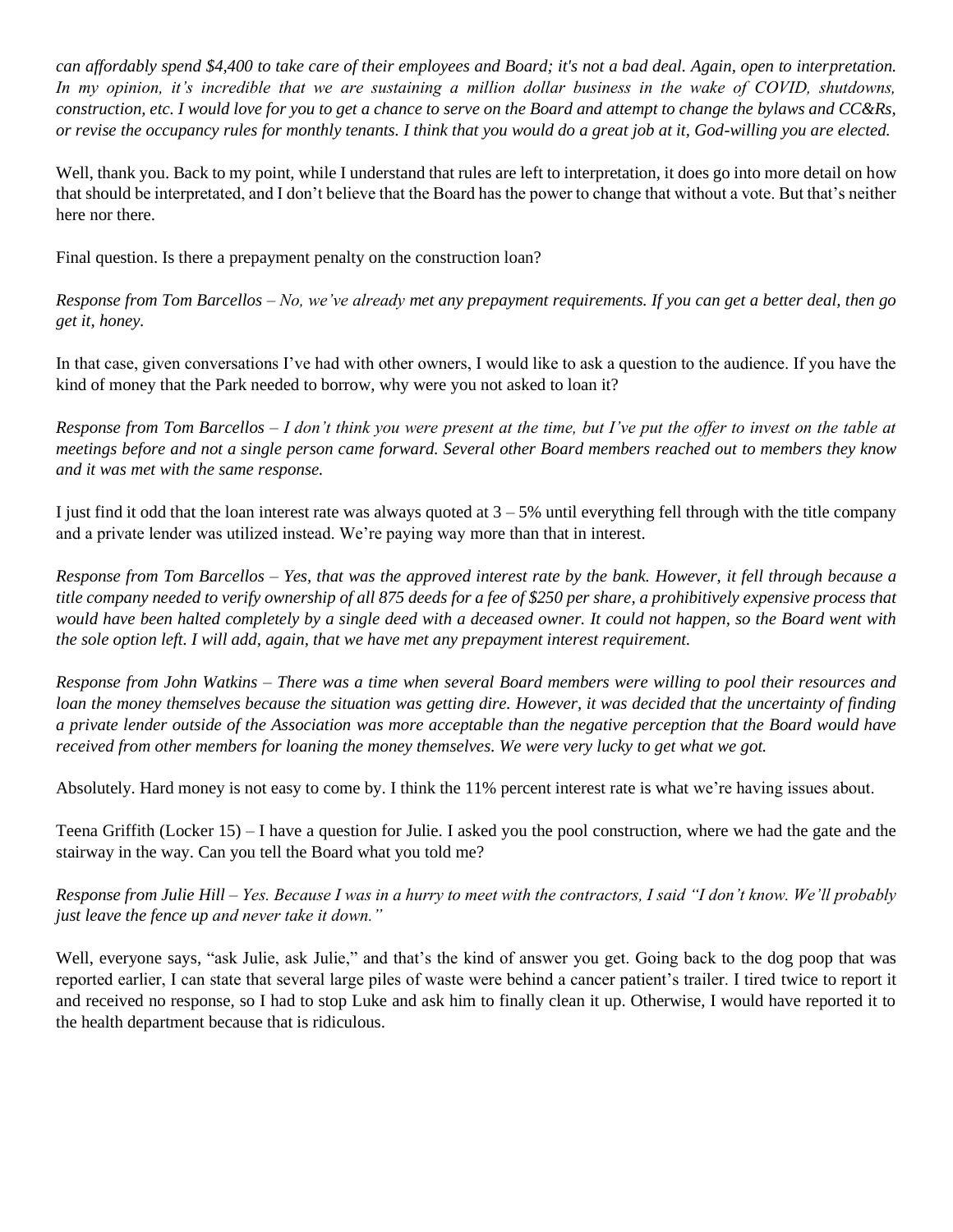#### **Board Member's Comments**

Tom Barcellos (Locker 364) – I would like to acknowledge Lorena and Fernando for all their hard work on the Board. They won't be running for reelection, and I think it is well-deserved to take a moment and appreciate how much time they've both spent in the effort to improve the Park.

**Charles Nunes made a motion to adjourn to executive session, seconded by John Watkins.**

#### **All Motions**

**John Watkins made a motion to approve the minutes of the December 11, 2021 meeting, seconded by Charles Nunes.**

**Roll Call: Tom Barcellos, Brenda Critzer, Lorena Lemus, Charles Nunes, Mark Schieber, John Watkins and Charlie Weeks voted yes. Joyce Aldrich and Fernando Da Silva abstained. Motion carried.**

**John Watkins made a motion to pay the bills and payroll, transfer \$40,000 from the dues account to the CIM reserve account, and pay the second installment of property taxes for \$42,684, seconded by Charles Nunes.**

**Roll Call: Joyce Aldrich, Tom Barcellos, Brenda Critzer, Fernando Da Silva, Lorena Lemus, Charles Nunes, Mark Schieber, John Watkins and Charlie Weeks voted yes.**

**Charles Nunes made a motion to adjourn to executive session, seconded by John Watkins.**

Meeting adjourned at 10:25 am.

Respectfully Submitted,

Charlie Weeks *Board of Directors – Secretary*

Cc

Aaron Cartwright *Senior Reservation Agent*